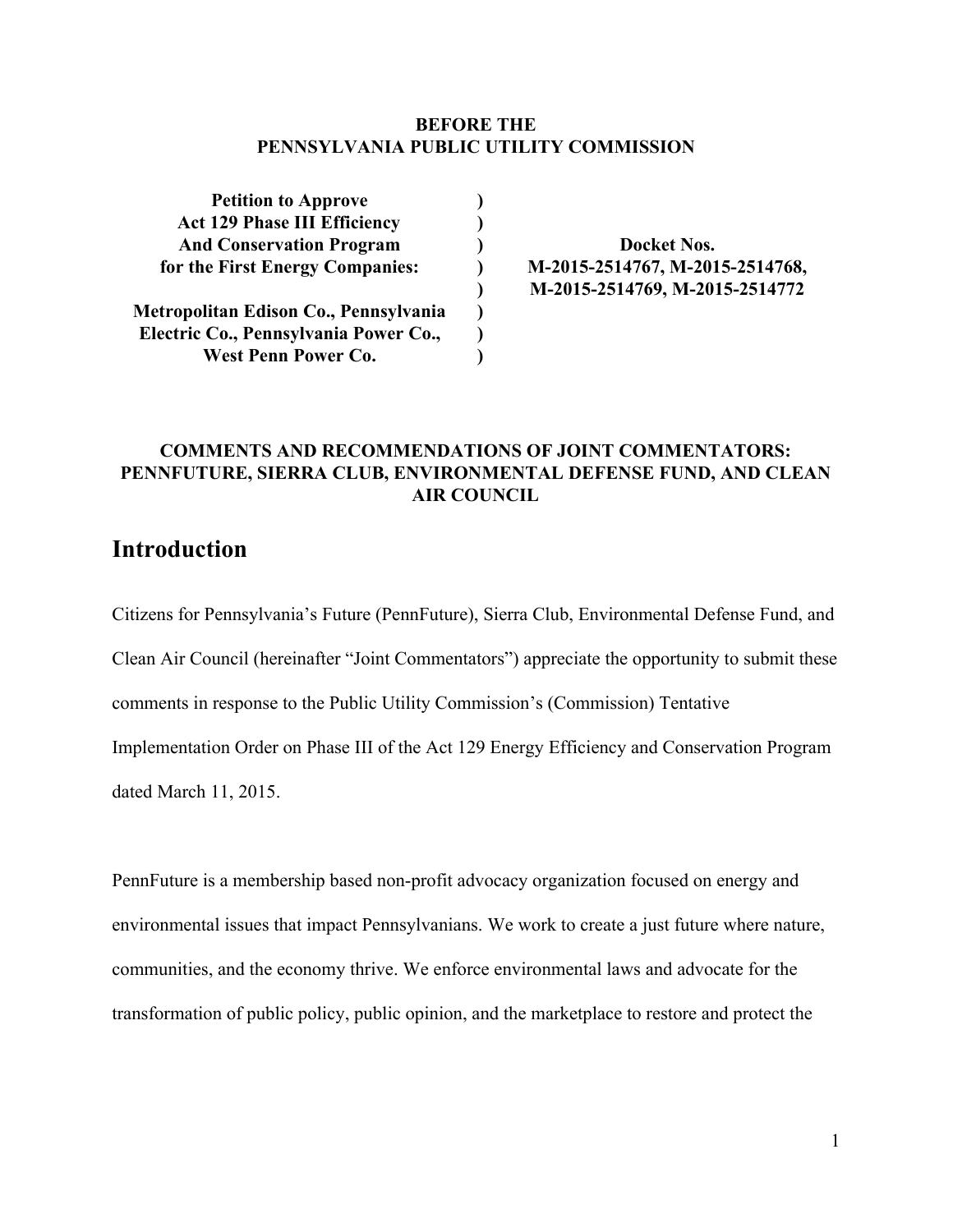environment, safeguard public health, and reduce the consequences of climate change within Pennsylvania and beyond.

Sierra Club is a non-profit environmental organization whose mission is to explore, enjoy, and protect the wild places of the Earth and to practice and promote the responsible use of the Earth's resources and ecosystems. The Sierra Club currently has 24,049 members in Pennsylvania, most of whom receive electricity service from one of the EDCs required to offer efficiency services under Act 129. These members have a strong interest in both the success of energy efficiency programs and in protecting wild places and their ambient environment from the effects of air, water, and other pollution from electrical generation.

Environmental Defense Fund's mission is to preserve the natural systems on which all life depends. Guided by science and economics, we find practical and lasting solutions to the most serious environmental problems. With more than 1,000,000 members, we work to solve the most critical environmental problems facing the planet. This has drawn us to areas that span the biosphere: climate & energy, oceans, ecosystems and health. Since these topics are intertwined, our solutions take a multidisciplinary approach.

Clean Air Council is a member-supported environmental organization serving the Mid-Atlantic Region. The Council is dedicated to protecting and defending everyone's right to breathe clean air. The Council works through a broad array of related sustainability and public health

2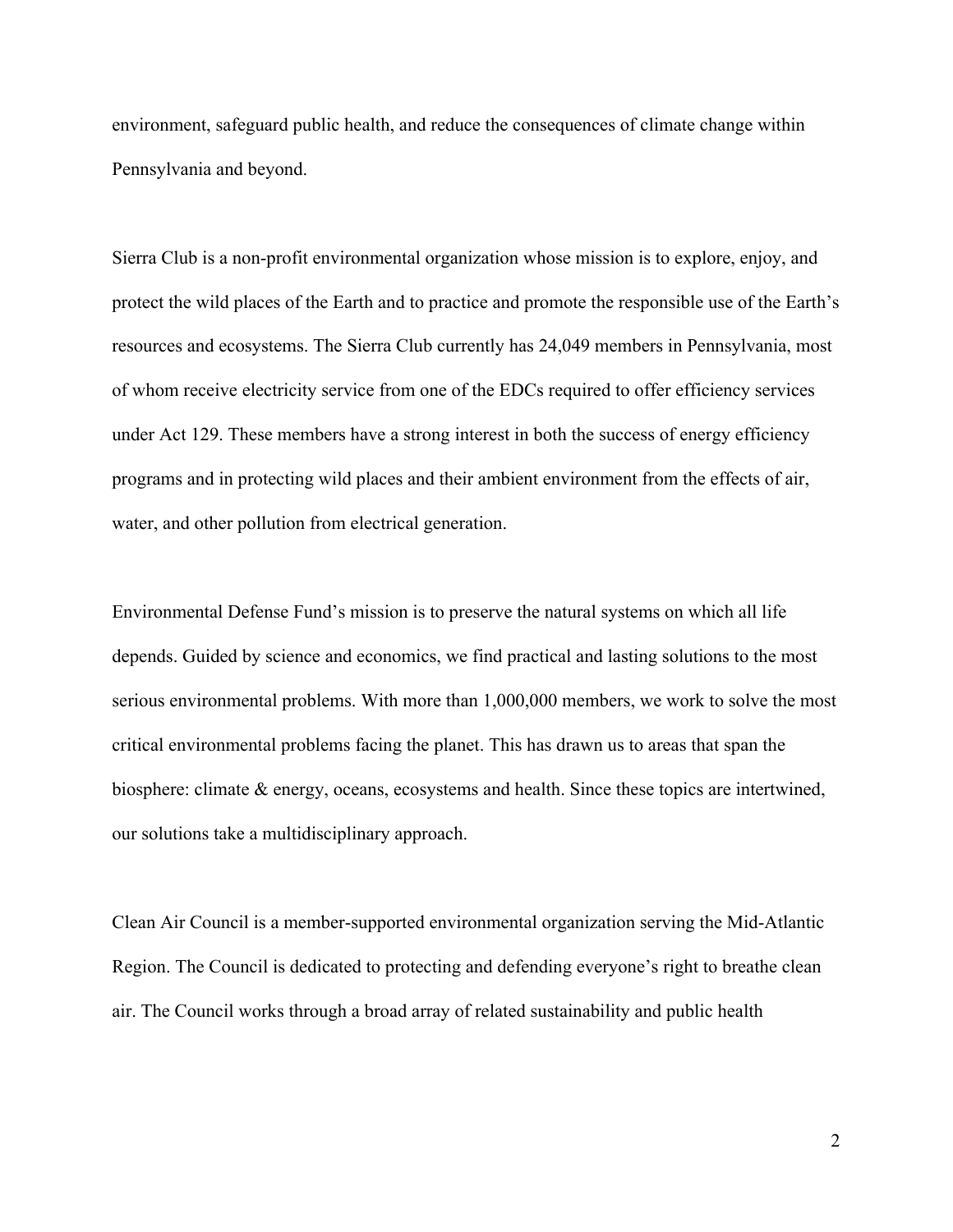initiatives, using public education, community action, government oversight, and enforcement of environmental laws.

We continue to support Act 129 and believe that a well implemented program will protect public health and the environment while promoting economic growth and ensuring affordable electricity is available to our citizens. With that in mind, and pursuant to the notice published in the *Pennsylvania Bulletin* on Saturday, December 12, 2015<sup>1</sup>, we submit the following comments.

## **General Comments**

**The public process for approval of this plan is deficient and must be improved** The commission has failed to schedule a public hearing as required under Act 129 of 2008 which says:

"The commission **shall conduct a public hearing on each plan**and allow for the submission of recommendations by... members of the public as to how the electric distribution company could improve its plan or exceed the required reductions in consumption under subsections (c) and (d)." 2

When the lack of public hearing was raised in response to the tentative order, the commission replied that "[t]he Joint Commentators have failed to present any facts demonstrating that interested parties have not been able to participate in prior hearings on EDC EE&C Plans under the established process."<sup>3</sup> We note once again that the Act contains a clear and unambiguous

<sup>&</sup>lt;sup>1</sup> 45 Pa.B. 7078

<sup>2</sup> 66 PA.C.S. § 2806.1(2) *emphasis added.*

<sup>&</sup>lt;sup>3</sup> Final Order C.1.b at 91.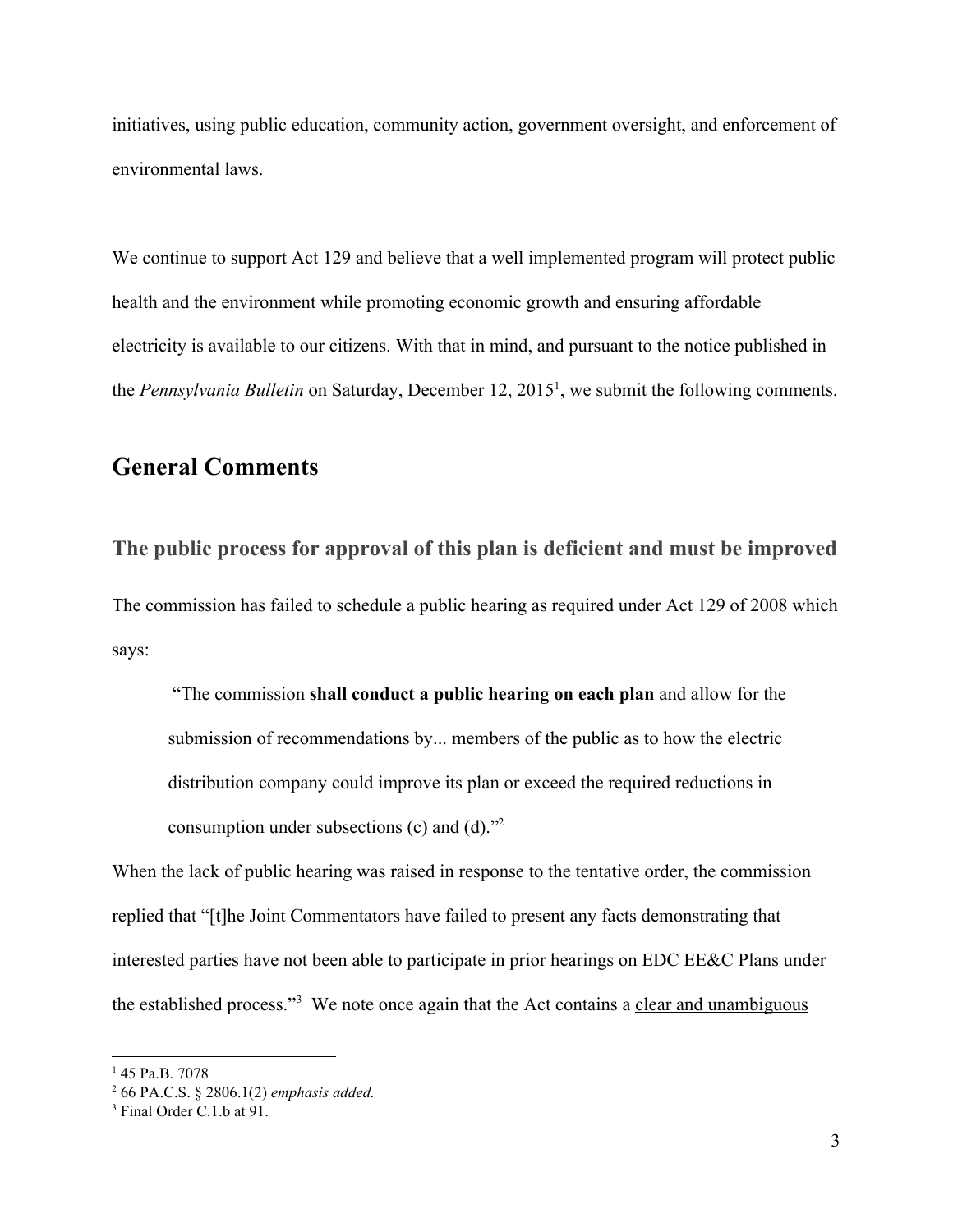requirement to hold a public hearing. It does not grant the commission the authority to substitute its judgment for that of the Legislature as to what level of public participation is adequate. The interpretation of the commission is, therefore, contrary to the Commonwealth's *Statutory Construction Act* which says "When the words of a statute are clear and free from all ambiguity, **the letter of it is not to be disregarded**under the pretext of pursuing its spirit." 4

Even if the commission were correct that the ability of the public to participate in prior phases was relevant, **the obstacles to effective public participation in this case are outrageous**. Here, a very short 20-day public comment period is being conducted on seven different detailed and lengthy technical documents during a period of time that encompasses two state holidays and other religious and cultural observances. The length of time provided by the commission is barely long enough to thoroughly review the hundreds of pages of one of the EDC's Phase III plans, and associated testimony, let alone all seven of the EDC's plans.

<sup>4</sup> 1 Pa.C.S. § 1921(b).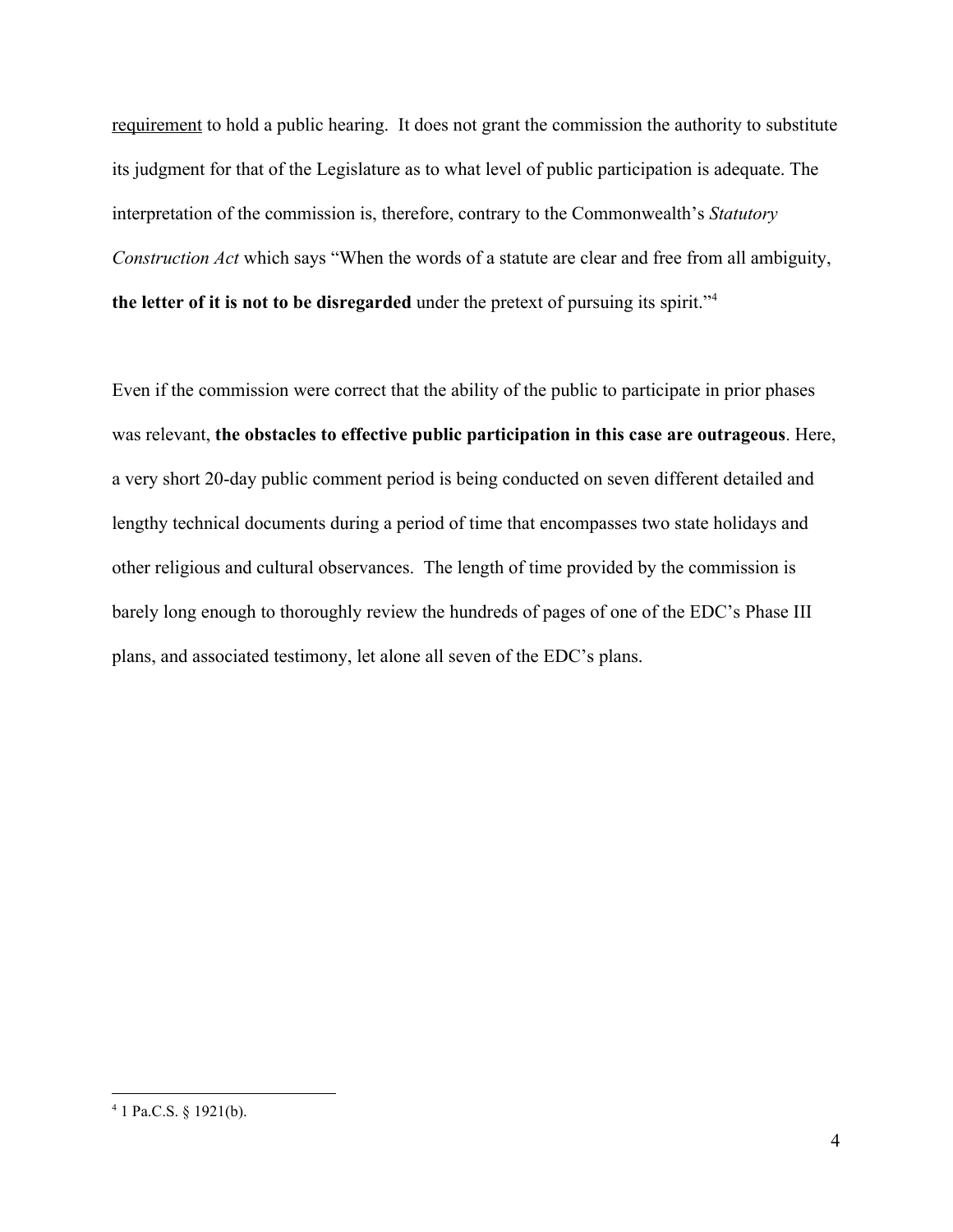**The commission must schedule at least one public hearing on this plan to comply with the minimum requirements of the applicable law. We further suggest that the commission consider additional methods to engage potential stakeholders, including an extension of the public comment period and enhanced outreach efforts while not delaying the start date of Phase III.**

# **The savings projected in Phase III EDC plans must include savings beyond avoided cost of generation**

We note that the proposed plan includes O&M benefits in addition to projected savings in gas and water costs. While we appreciate the step towards compliance with the 2016 Final Total Resource Cost (TRC) Test Order, we note that in accordance with the joint motion of commissioners Cawley and Witmer approved at the June 11, 2015 meeting,<sup>5</sup> the final TRC Order required the inclusion of all fossil fuel savings and was not limited to natural gas savings.

Specifically, the Commission stated that "including fossil fuel and water savings as avoided costs in the 2016 TRC Test is consistent with our inclusion of other quantifiable cost savings, such as O&M savings." Consequently, **the plan must be revised to include savings from fossil fuels such as coal, oil, and propane in addition to those savings from natural gas.**

<sup>&</sup>lt;sup>5</sup> See Joint Motion of Commissioners Cawley and Witmer, Docket No. M-2015-2468992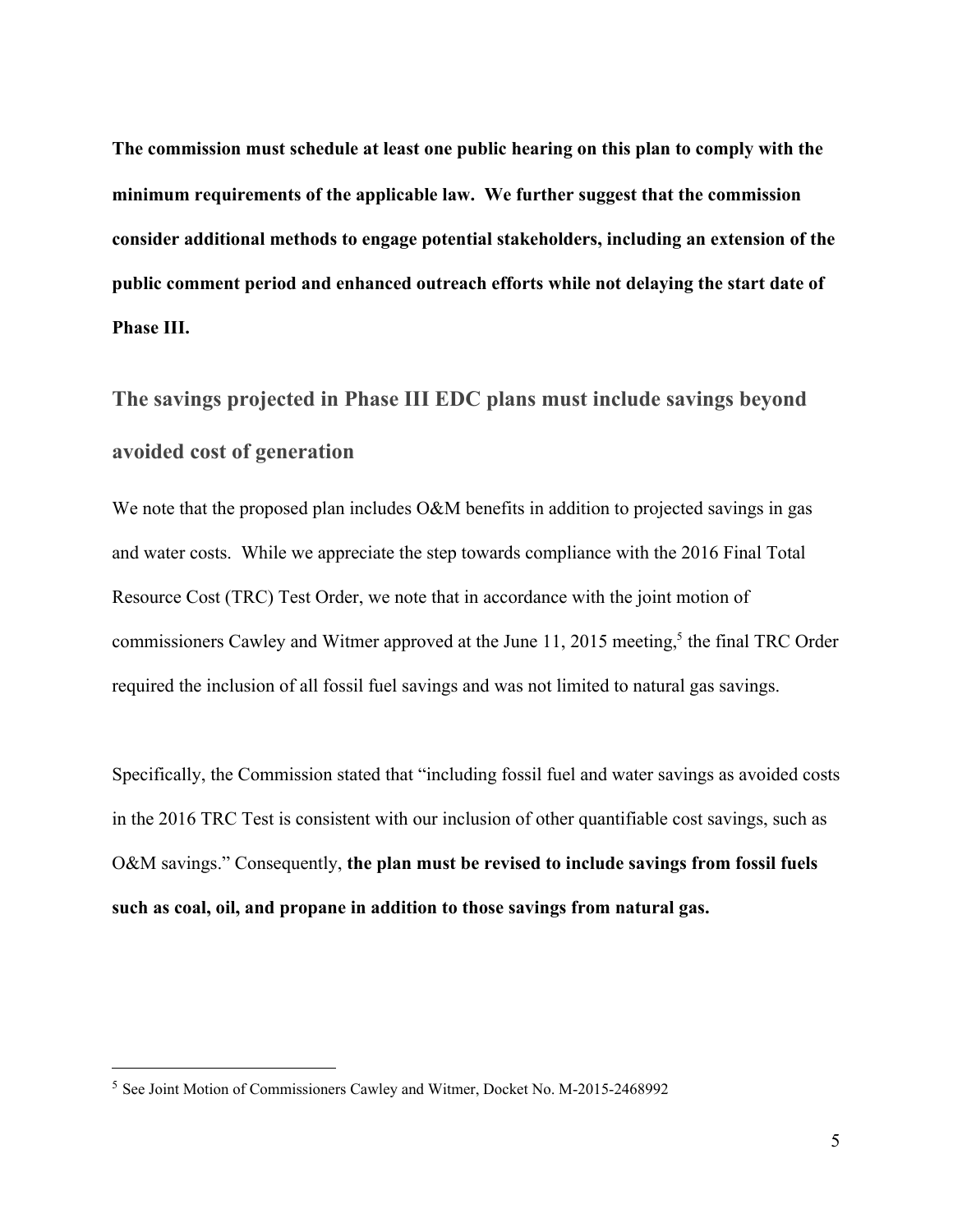### **The plan should provide more support for upstream measures**

According to *Table 3 Program Delivery Channels* 6 in the proposed plan, upstream or midstream measures are included in very few programmatic categories. In a number of other categories they are listed as "potential" measures with no commitment. Reliance on downstream measures like rebates compromises the effectiveness and cost effectiveness of programs because many consumers neglect to pursue rebates or consider them as part of their purchasing decision, $<sup>7</sup>$  and</sup> manufacturers and distributors, in turn, do not see the market signals associated with these purchases. An upstream, or midstream, approach that results in immediate savings at the point of sale "more effective because a small number of manufacturers and distributors are in a position to impact a larger magnitude of decisions to purchase and install high efficiency equipment."<sup>8</sup> The table below dramatically illustrates the relative success of upstream programs compared to rebates on HVAC systems installed in California between 1993 and 2011.<sup>9</sup> While this shows results from a California program, there is no reason to believe the outcome in Pennsylvania would be substantially different.

<sup>6</sup> Proposed Plan at 14.

<sup>7</sup> R. Sondhi and G. Arnold, *The End of Prescriptive Rebate Forms? Massachusetts Moves Upstream* (2014) *available at:* http://aceee.org/files/proceedings/2014/data/papers/4618.pdf

<sup>8</sup> J. Linn, A. Patenaude, and J. Stasack, *Swimming Upstream: Commercial HVAC Ef iciency and Industry Allies* ACEEE: American Council for an Energy Efficient Economy. ACEEE, 16 2010.

<sup>9</sup> D. Cornejo, *Upstream & Midstream Programs for the Commercial & Industrial Sector*, 2013 Southwest Regional Energy Efficiency Workshop (Nov. 22, 2013) (*available at:*

*http://swenergy.org/Data/Sites/1/media/events/regionalworkshops/2013/presentations/16\_Cornejo\_Upstream\_112 213.pdf*).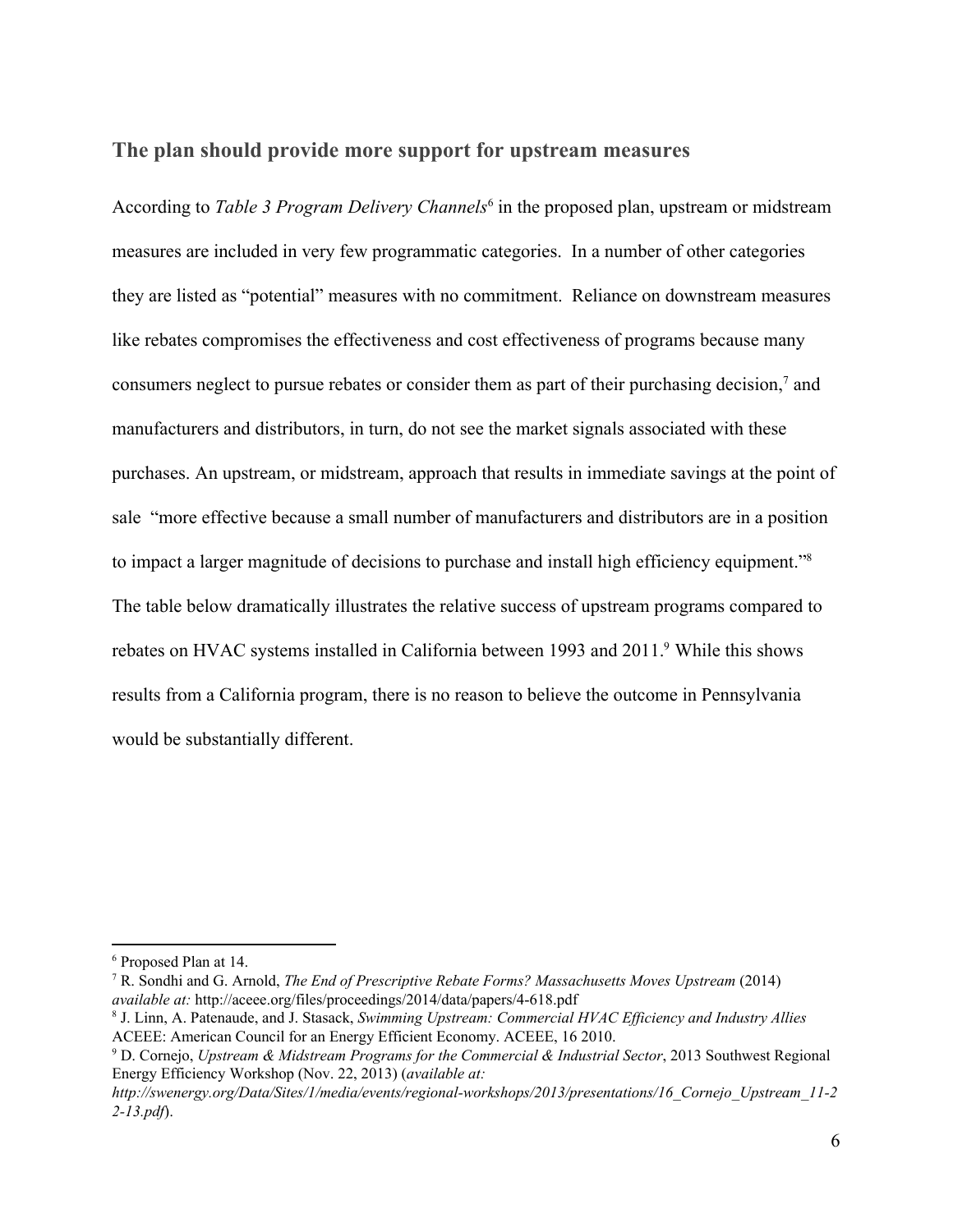

#### **We recommend that the plan be revised to pursue upstream measures.**

**Additional discussion of financing mechanisms is neededand onbill financing and repayment options should be included.**

We agree with the provision in the plan that Conservation Service Providers (CSPs) are expected to educate customers regarding financing programs and further agree that customers should be encouraged to use "all available financial resources to help offset some of their capital outlay to undertake energy efficiency improvements." $10$  We note, however, that the plan includes a very limited discussion of what programs will be made available to consumers. Furthermore, EDCs have options in addition to those mentioned in the plans, such as on-bill financing and

<sup>&</sup>lt;sup>10</sup> Proposed Plan, Sec. 9.2.2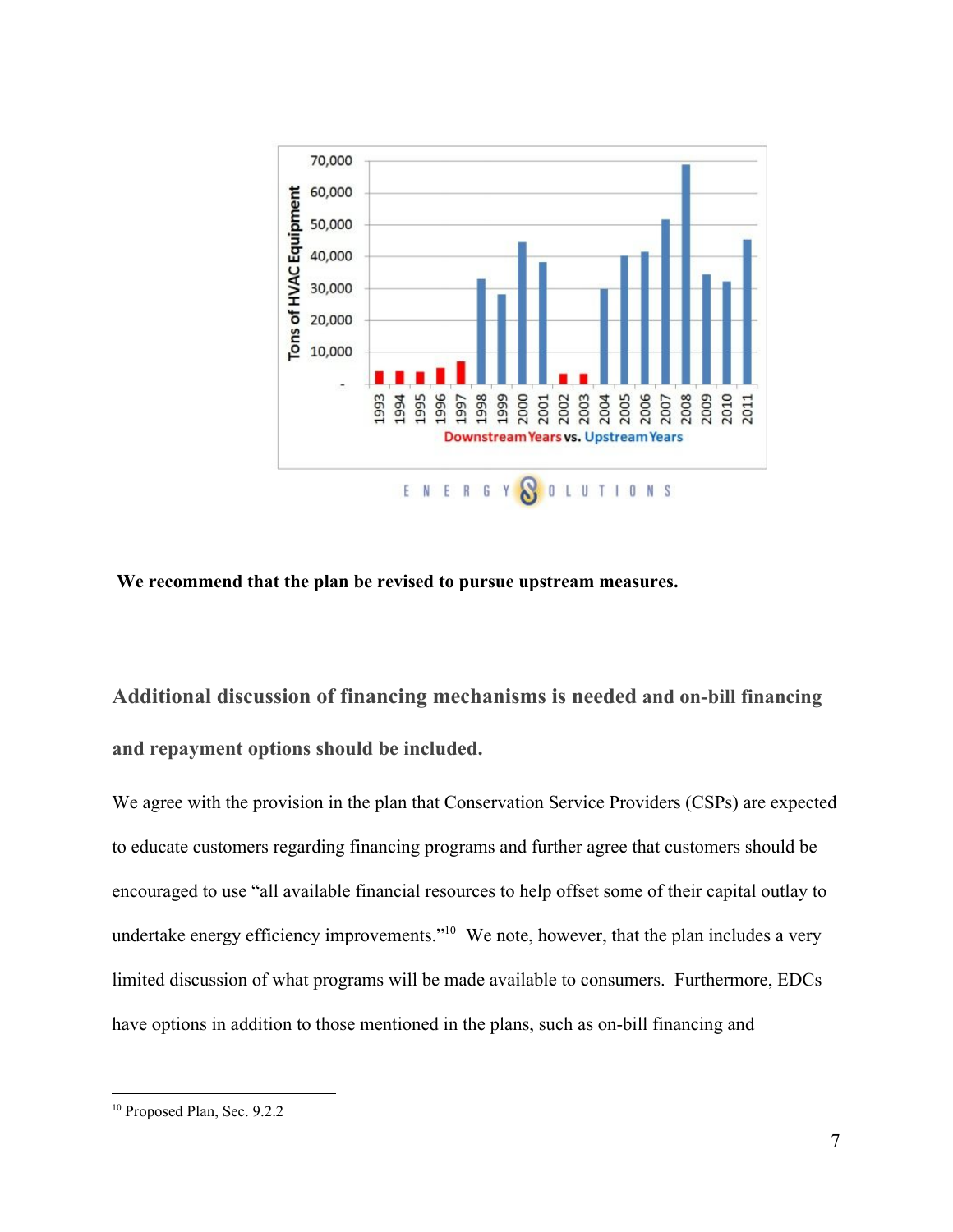repayment, that "provide convenient mechanisms for utility customers to implement energyefficiency improvements to their properties with no upfront costs, leveraging the existing utility billing system to manage the repayment of a loan obtained to cover the costs of the improvements."<sup>11</sup> The commission's working group on on-bill financing found that these programs were effective tools to increase program participation and deployment of efficiency measures, particularly when they are used in conjunction with other program.<sup>12</sup> We recommend **that** the plan be modified to include on-bill financing and on-bill repayment.

## **Residential Program**

The proposed residential program is, in many respects, an improvement from Phase II, but there is still room for advancement.

The proposed plan targets for the number of CFL bulbs in the period  $2017-2019$  is too large<sup>13</sup> given version 2 of the Department of Energy's eligibility criteria for Energy Star lamps. Released in draft final form on December 5, 2015,<sup>14</sup> version 2 is intended to replace the current standards on January 2, 2017, and specifies that low CRI Energy Star lamps must be shown to have a luminous efficiency at or exceeding 80 lumens per watt. If finalized as proposed, there may not be any Energy Star CFLs available on the market from 2017 on. **Thus, we recommend the plan be revised to accelerate the phaseout of CFLs in favor of LEDs.**

 $11$  Staff Report, On-Bill Financing Working Group, Docket M-2012-2289411 (Oct. 31, 2013).

 $12$  Id. at 6.

<sup>&</sup>lt;sup>13</sup> Proposed Plan, Appendix D-3.

<sup>14</sup> ENERGY STAR® Program Requirements Product Specification for Lamps, Eligibility Criteria, *available at:* https://www.energystar.gov/sites/default/files/ENERGY%20STAR%20Lamps%20V2%200%20Draft%20Final%20 12-04-2015.pdf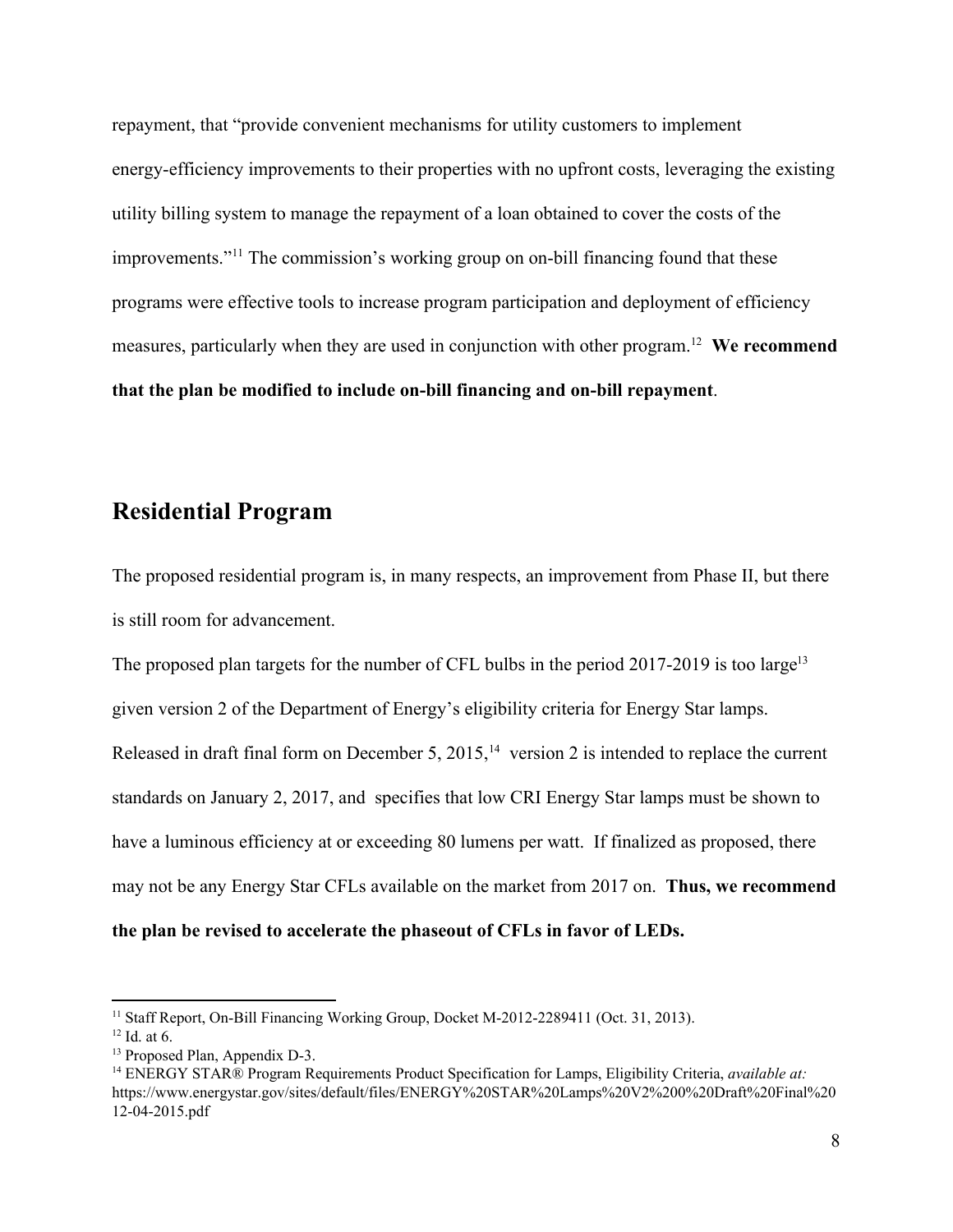The plan provides for rebates of up to \$5.00 on specialty CFL bulbs, and predicts thousands will be installed each year through 2020. **We recommend ceasing support for specialty CFL bulbs immediately as LED alternatives are more costeffective in nearly all cases.**

PY 2019 includes the first six months of 2020, however the PY 2019 lighting measures do not appear to adequately account for the impacts of  $EISA$ ,<sup>15</sup> which requires that all general service lighting will reach an efficiency of 45 lumens per watt by January 1, 2020. This will impact the TRC calculations for lighting and combined measures, such as energy efficiency kits, that include lighting as a component. **We recommend PY2019 of the plan be revised to account for EISA in the last half of PY2019.**

On October 1, 2015, the EPA released its market penetration report for the Energy Star program. Several of the categories of appliances included in this proposal already have significant market penetration. Such results indicate market transformation has already occurred and programs that further incentivize purchases of appliances will suffer from high free ridership and achieve little additional savings.

This is particularly true in the case of televisions where a modeled rebate may be 0.1 to 1% o **We recommend revising the proposed plan to remove support for the following appliances and invest instead in efficient appliances that have not reached market transformation.**

<sup>&</sup>lt;sup>15</sup> Energy Independence and Security Act of 2007, Pub. L. 110-140.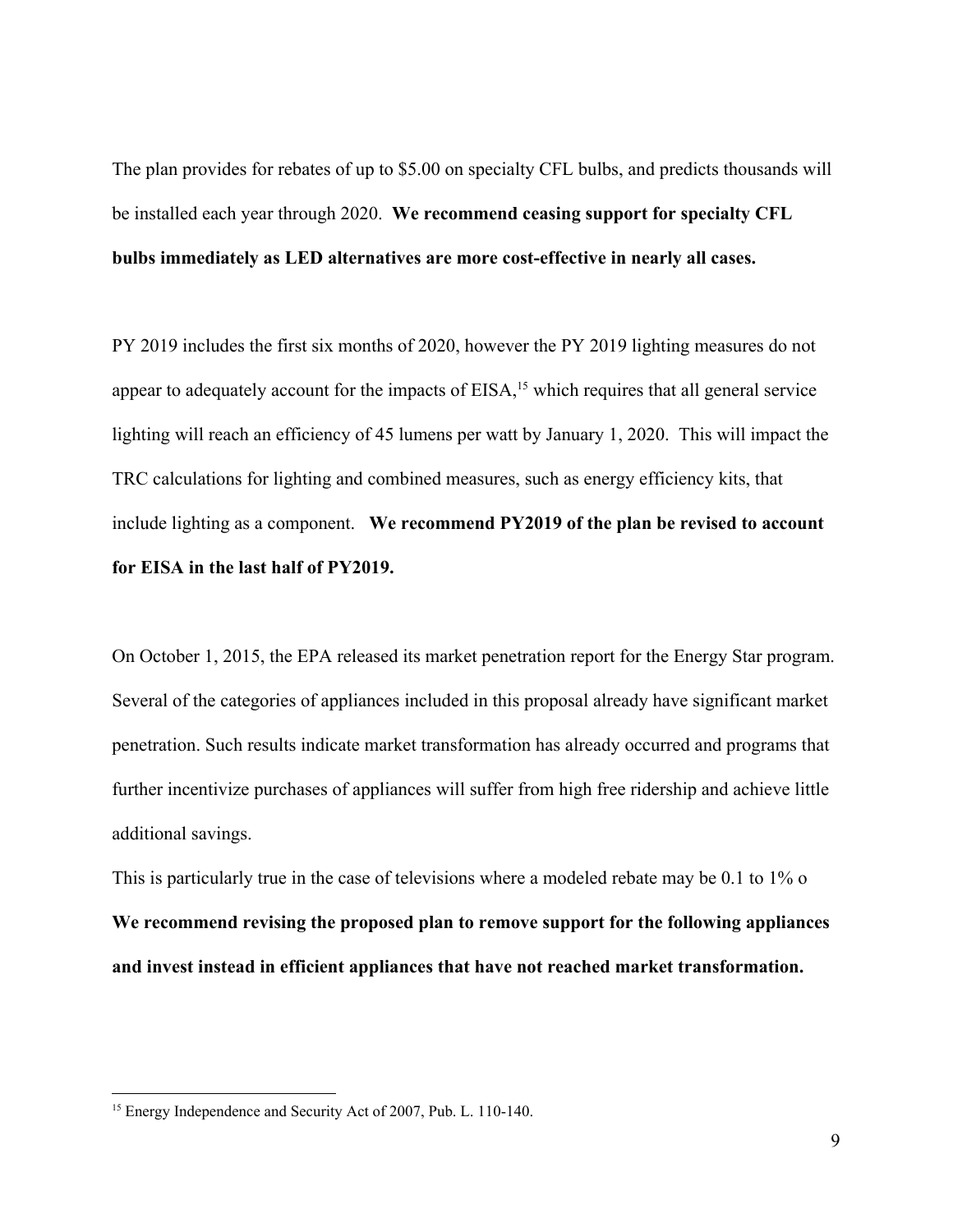| <b>Appliance Category</b>  | <b>Energy Star</b><br><b>Market</b><br>Penetration <sup>16</sup> | <b>Deployment</b><br>per year <sup>17</sup> | <b>Modeled</b><br>Rebate <sup>18</sup> |
|----------------------------|------------------------------------------------------------------|---------------------------------------------|----------------------------------------|
| Televisions                | 99%                                                              | 13,000                                      | \$4                                    |
| Notebook Computers         | 93%                                                              | < 500                                       | \$3                                    |
| Dehumidifiers              | 89%                                                              | 1,500                                       | \$25                                   |
| <b>LCD</b> Monitors        | 88%                                                              | 500                                         | \$4                                    |
| Refrigerators (CEE Tier 1) | 75%                                                              | 3,850                                       | \$50                                   |

We also note that the Proposed plan lists "computers" but makes no distinction between notebook computers where Energy Star models have the indicated 93% market penetration and desktop models for which Energy Star models have only a 24% market penetration. **We recommend clarifying language be added to the proposal that limits the rebate to desktop models only.**

## **Commercial Program**

**The plans should include direct install programs for commercial and industrial customers.**

Direct install programs provide immediate improvement in energy efficiency and result in higher installation rates than relying on end-users to install measures. This is particularly true for smaller businesses and those that lack dedicated staff, or expertise, to address efficiency issues

<sup>16</sup> ENERGY STAR® Unit Shipment and Market Penetration Report Calendar Year 2014 Summary (2015).

<sup>&</sup>lt;sup>17</sup> Proposed Plan, Appendix D-3.

<sup>&</sup>lt;sup>18</sup> *Id.* at Appendix D-2.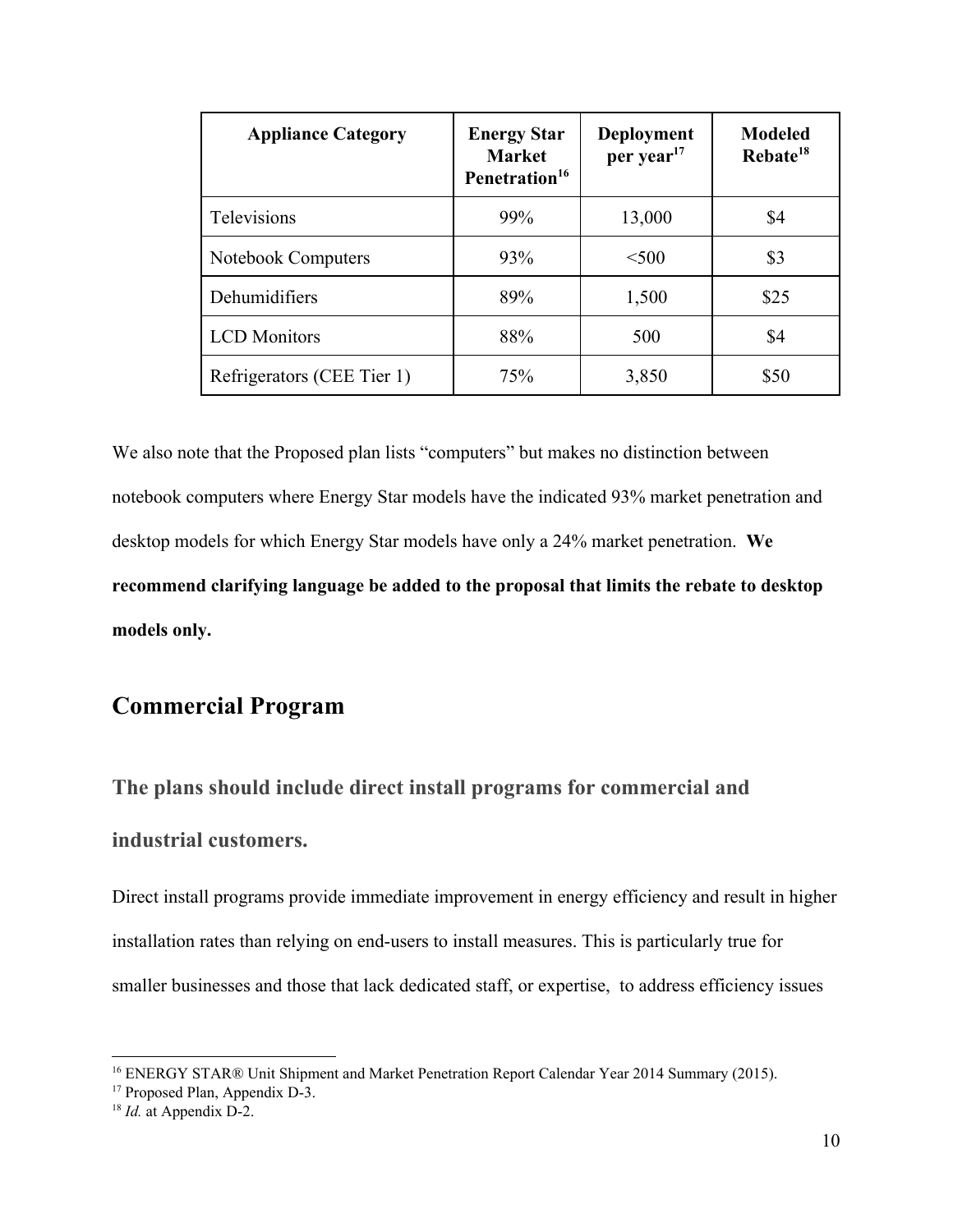in their facility. In addition to higher participation rates, direct install programs can provide more reliable reductions as measures are installed by trained and experienced installers. **We recommend the plan be modified to include direct install measures for commercial and industrial customers.**

The commission did not alter how the TRC test using net savings was calculated. In doing so, it stated "...that this may put direct install programs at a disadvantage relative to rebate programs. We proposed that EDCs be required to provide evidence of any such difference in their program filings, so that the Commission can consider whether direct install programs are disadvantaged."  $19$  From our review of the program filings, it is unclear whether or not direct install programs have been disadvantaged. **We recommend the plan be modified to contain sufficient evidence for the commission to properly consider these impacts.**

### **The plans should include account management for large C&I customers**

Mr. Edward C. Miller, Manager of Development & Compliance in the Energy Efficiency Department of First Energy Service Company, testified that poor participation in Phase II C&I programs was one of the considerations in eliminating those programs from Phase III. $^{20}$  We believe that for large C&I Customers, direct account management can help overcome barriers to participation and will enhance energy efficiency.

<sup>&</sup>lt;sup>19</sup> 2016 TRC Test Order at 48, Docket No. M-2015-2468992 (Jun. 11, 2015).

<sup>20</sup> Testimony of Edward C. Miller at 11.